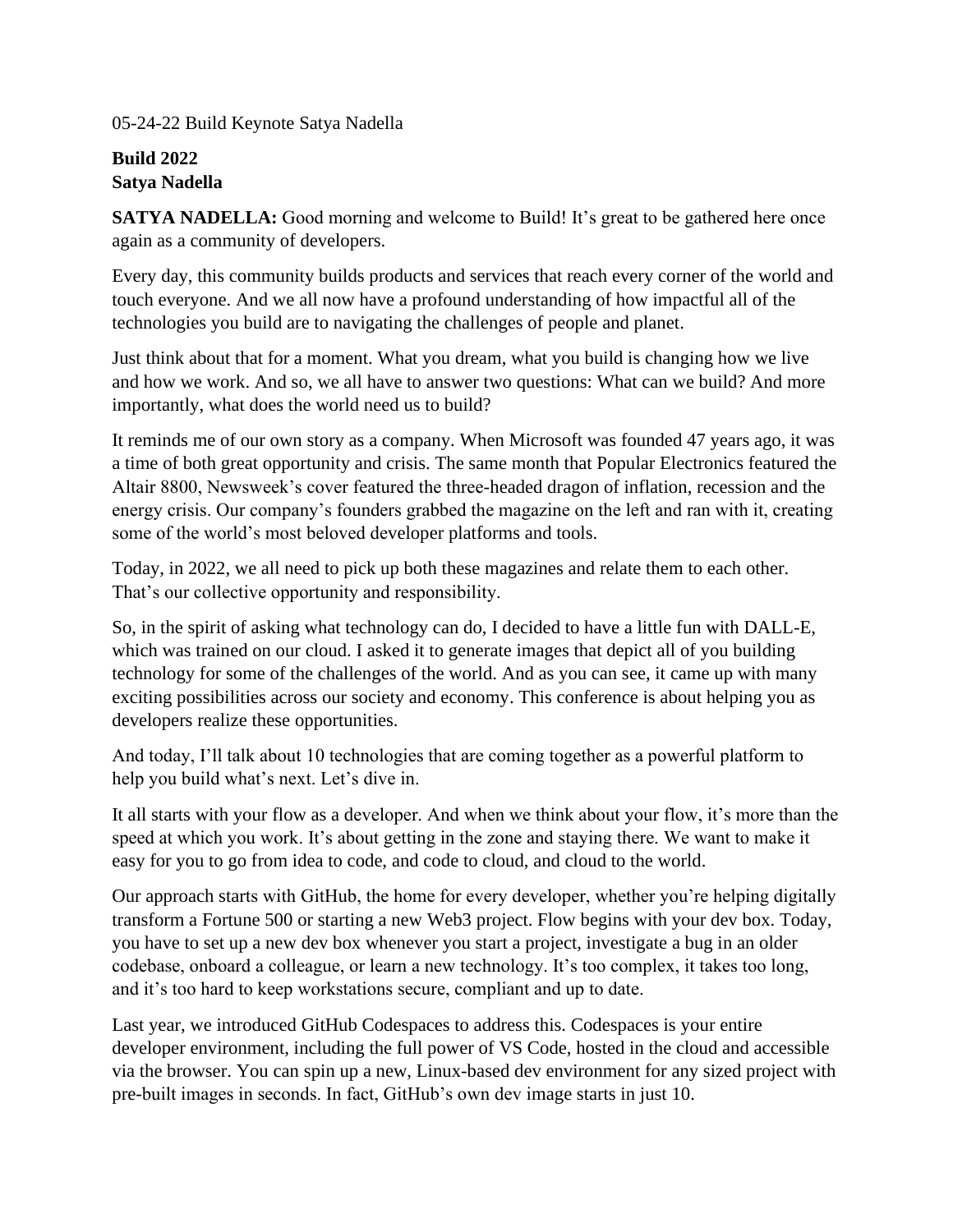It's truly your on-the-go dev environment, accessible across the cloud, locally on your machine, with Codespaces and Windows Subsystem for Linux. You can save your changes and bring the entire environment to WSL locally, and when you go back online, you can commit your changes and return to Codespaces.

While Codespaces is a great environment for web development and building cloud-native apps, if you're building for the PC, embedded, mobile or console, you often need a Windows dev box and other client-apps to do your development, and you often need a solution managed by IT.

That's why I'm so excited to announce the Microsoft Dev Box. It's a fully managed service built on Windows 365 to spin the beefiest of VMs with all the tools, connected services and network resources you need pre-provisioned, so you can get to code quickly while ensuring that your dev box always stays secure and compliant.

It'll be compatible with, in fact, the Azure Game Dev VM we announced at GDC, so game developers can access all of the tools they use every day to test and build their games in the cloud. And from an IT perspective, it can be managed alongside all the other devices your company manages through Microsoft Endpoint Manager.

Now, let's take it one step further to help you stay in your flow. What if you had an AI pairprogrammer that you could collaborate with and would help you learn new frameworks and best practices? That was our motivation for GitHub Copilot. It draws context from the code you're working on to finish the lines you start or even suggest entire functions. It's incredibly powerful.

We introduced a preview a year ago and the feedback has been fantastic. And we are already seeing more than 35% of newly written code being suggested by Copilot in popular languages like Java and Python. And one-third of the people who signed up for the preview are frequent users.

I'm excited to share that we will make Copilot generally available for developers later this summer, and everyone who's registered for Build today will have free access through GA. We're also making Copilot free for students as well as verified open-source contributors.

The next technology I want to talk about is the cloud, and in particular, the ubiquity of the cloud. We are seeing a major acceleration in the buildout of a highly distributed computing fabric from the cloud to the edge, as we embed computing everywhere. Azure is the world's computer, with 60-plus datacenter regions, connected by over 175,000 miles of fiber, over 190 points of presence. This delivers faster access to cloud services while addressing the critical data residency requirements.

And we're not stopping there. With Azure Arc, we're bringing the power of Azure anywhere. Customers now can run mission-critical data workloads in their own environments, while meeting latency and regulatory requirements. With Azure for Operators, we are partnering across the telecom industry to bring computing to the 5G edge through both private and public MEC.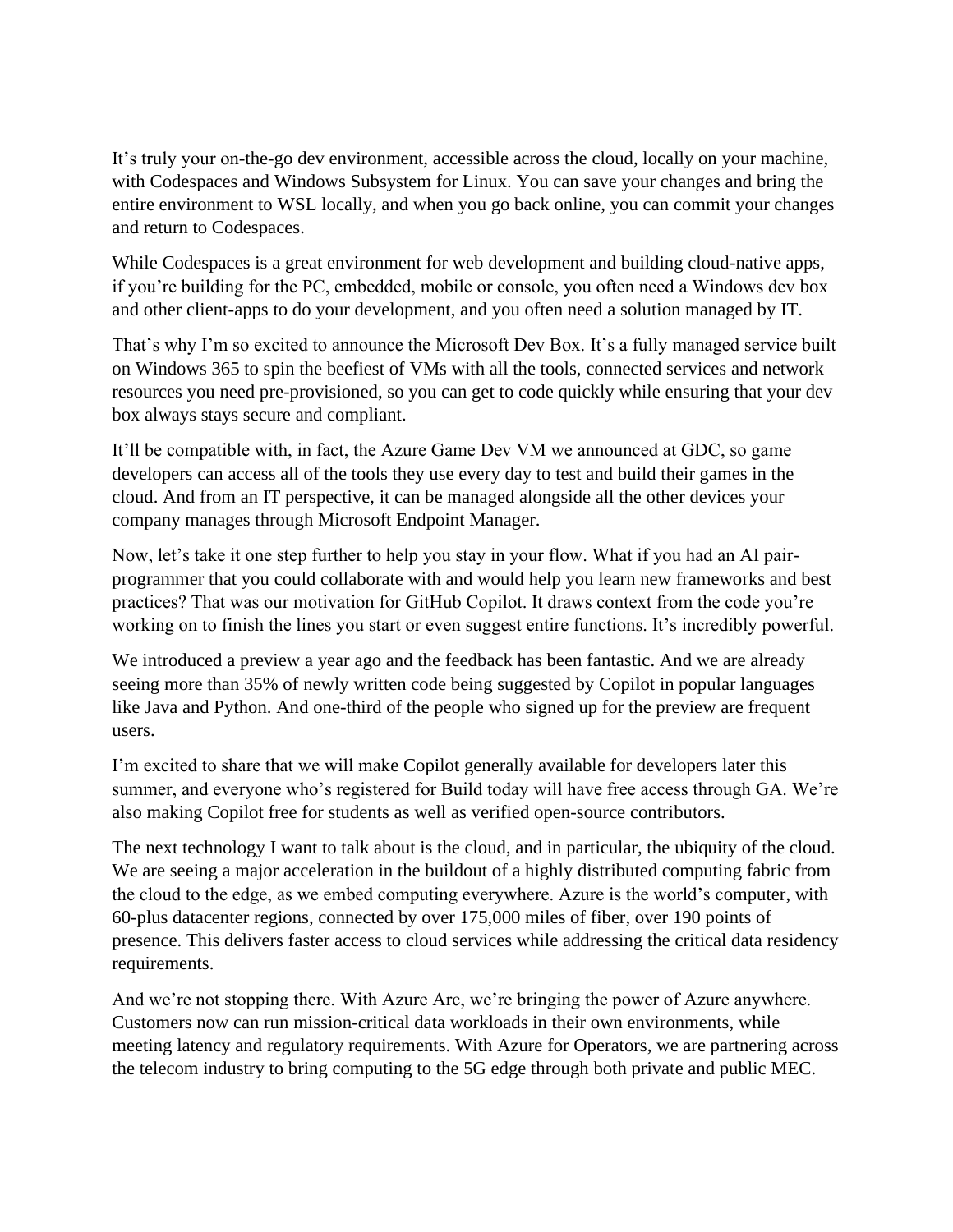We're extending our infrastructure beyond our planet, bringing cloud computing to space. Azure Orbital is a fully managed ground station as a service for fast downlinking of data, and we are partnering broadly across the space industry. In fact, NASA is testing these capabilities aboard the International Space Station. For astronauts, the integrity of the space suit is everything. And so, we have built a model with Azure Machine Learning to look for signs of damage on an astronaut's gloves after spacewalks. And they're running it locally on HPE's Spaceborne Computer.

And another example is Ferrovial, which builds and manages some of the world's largest, busiest airports and highways, from Dallas to Madrid. Let's take a look.

(Video segment.)

**SATYA NADELLA:** What a great example of a developer bringing together the power of Azure, Azure for Operators and Azure Space.

Now, let's talk about apps, and in particular, how they will be distributed in the future.

With Windows 11, we also announced the new Microsoft Store, which we rebuilt from the ground up to give you maximum openness and flexibility. We want you to bring your apps to our store, regardless of whether they were built as a native Windows app, a progressive Web app, or any other app framework. Last year, we announced our waitlist for Win32 apps, and today, I'm happy to share that the wait is over.

We also want to help you maximize your reach so your customers can find the apps and experiences that matter the most to them. That's why we are excited to announce Microsoft Store Ads, a new way to help you reach the right customers at the right time. As we continue to innovate with the best app store economics for you, you have the choice to use our commerce engine with industry-leading revenue share, or you can bring your own commerce engine to your apps and keep 100% of the revenue.

And remember, if you're targeting Windows, you're effectively targeting every device. With Windows 365, we are bringing Azure computing to Windows computers, removing the boundaries between the device and the cloud, so your Windows applications can be accessed on any device.

We're also further integrating Windows 365 and Windows 11 with new capabilities announced just last month. You can now switch between your local PC and your cloud PC with just one click.

The real magic happens when you accelerate Windows Cloud PCs with Azure Public MEC. We are testing these scenarios today. Let's take an architect using an iPad at a building site to share designs with site managers and workers.

On a busy worksite, there's no time for slow loading and clunky design rendering, and Wi-Fi isn't always reliable. Azure Public MEC ensures that compute-intensive applications, where submillisecond latency needs to exist between the device and the virtual machine, work instantly every time. And because Windows 365 streams your personal data, apps, content and settings to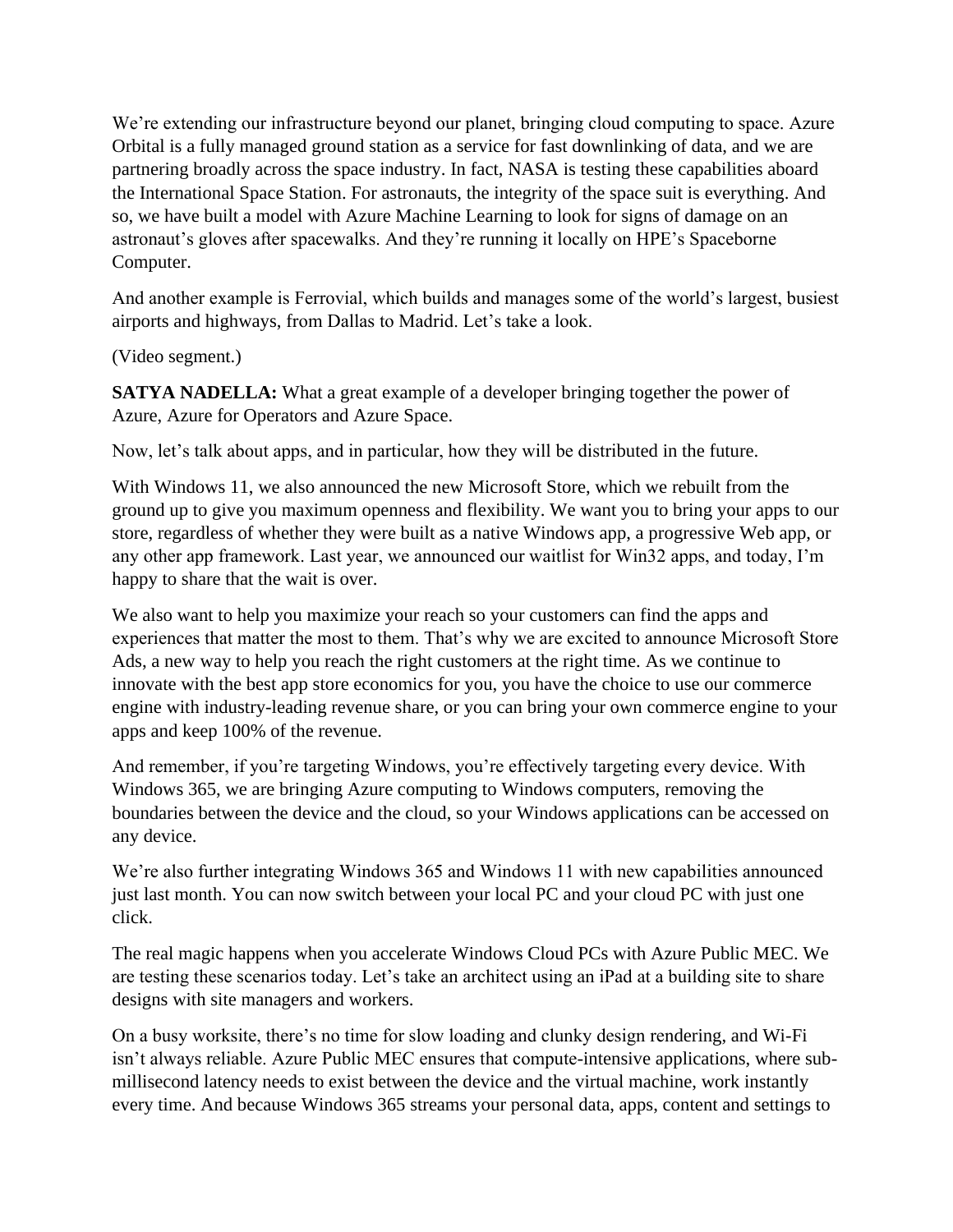any device, when the architect moves back to the workstation in her office, the project designs on her cloud PC are live and ready to go, and she can pick up where she left off.

Between Windows 365 and Azure Virtual Desktop, you have the most diverse set of options so everyone can work how and where they want.

What's happening with Windows is also happening with Xbox. We are bringing Xbox everywhere with Xbox Cloud Gaming. More than 10 million Xbox players have streamed games across 26 countries. As a game developer, you can publish to the Xbox Store and your game can be accessible on every device.

In fact, Epic Games is doing exactly that with Fortnite. Fortnite is now available to stream with Xbox Cloud Gaming via an iOS device, Android phone or tablet, or Windows PC through the Web browser for free. We're starting with Fortnite and will look to add more games people love in the future.

And one of the coolest things is that, as a game developer, there's no need to change your code. You can unlock this same opportunity for your customers. You can break free of device restrictions that too often get in your way. You can get started today by building on Windows to take your apps everywhere or Xbox to take your games everywhere.

Next, let's talk about cloud-native app development.

Today, all cloud-native development starts with writing a microservice. Microservices help teams build, deliver, scale applications faster than traditional architectures. Containers have emerged as the industry standard to go from code to cloud-native, and to scale from zero to infinity as your load and business requires.

I've been super excited about the response to our preview of Azure Container Apps, a fully managed serverless container service for building and deploying modern apps at scale. It allows you to create modern apps based on open standards. It's all built on Kubernetes so you can get the benefits of the open ecosystem, but no prior Kubernetes experience or knowledge is required. You can easily deploy containerized apps from Docker Containers or source code repos without having to worry about managing your own infrastructure. And your apps can scale in response to HTTP traffic or event triggers. And today, I'm thrilled to announce the general availability of Azure Container Apps.

And for those of you who want to access the flexibility and the power of full Kubernetes ecosystem, we're also announcing updates to Azure Kubernetes Service. It's the fastest way to spin up managed Kubernetes clusters so you can focus on developing your apps, using the opensource Kubernetes APIs and the community tools like Helm, Kustomize and of course, GitHub Actions. You get the best DevSecOps. You also have managed Kubernetes available to you in more regions than any other cloud provider.

And another game changer is Azure confidential computing, which helps you build not just for scale, but also for confidentiality. It protects data when in use, as well as at rest and in transit,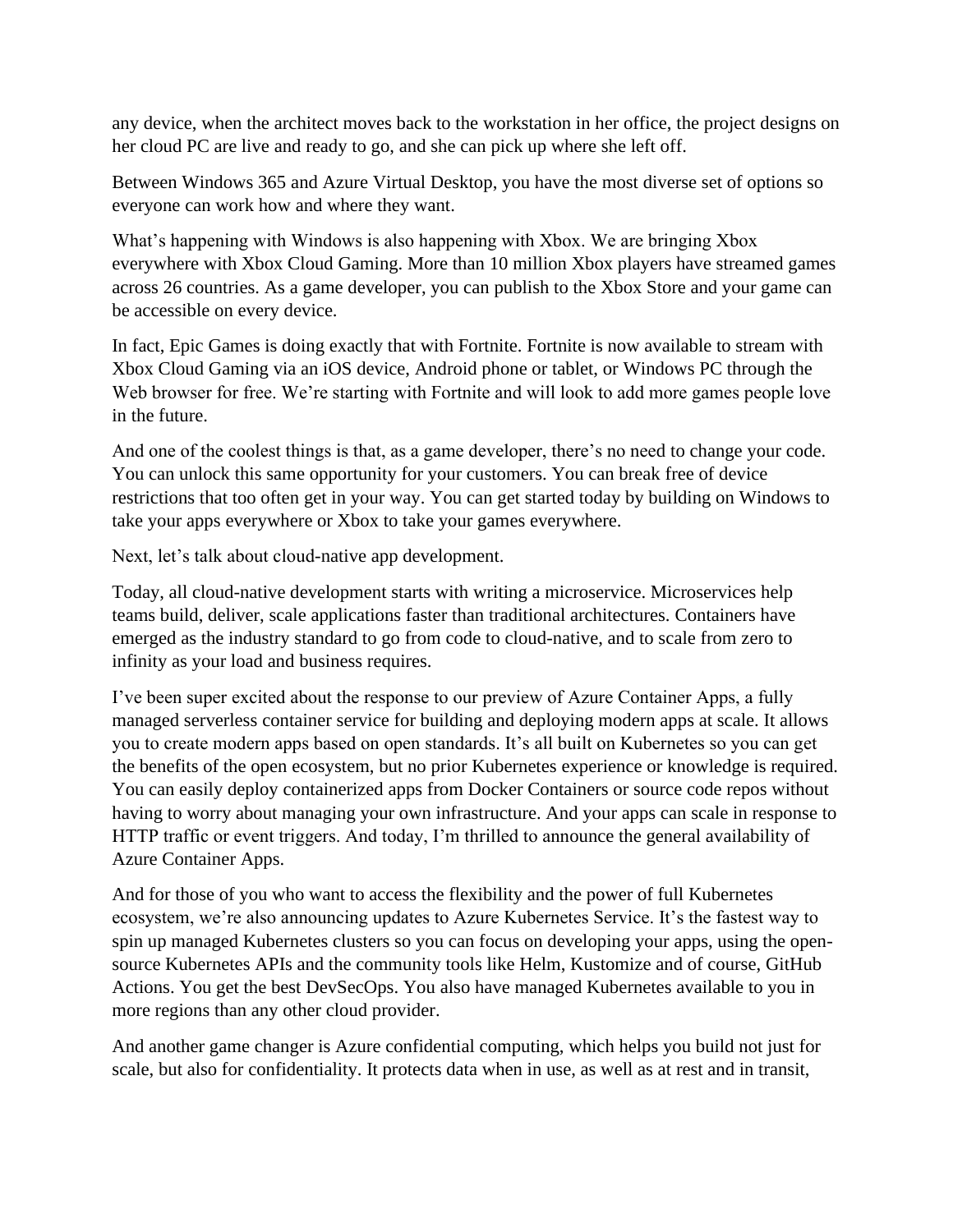thanks to the enclaves that encrypt and isolate code and data in a Zero Trust environment, where even Azure, as the cloud provider, doesn't have access.

We are now the only cloud provider supporting the latest confidential-capable CPUs from Intel and AMD, as well as confidential GPUs with NVIDIA. And we are the only ones with a confidential code-to-cloud serverless offering. And we are seeing fantastic applications built with Azure confidential computing across regulated industries, including healthcare.

BeekeeperAI, a UCSF spin off, used our tools to create a unique platform for clinical AI that allows developers to access datasets from multiple institutions, where AI models are validated and tested without moving or sharing the data, or revealing the algorithm. This eliminates the need to de-identify or anonymize protected health information because the data is never visible or exposed in the first place.

The solution they built uses Azure confidential computing VMs running on  $3<sup>rd</sup>$ -Gen Intel Xeon processors with Intel Software Guard Extensions. We're making these VMs generally available at Build, and they bring orders of magnitude more encrypted memory compared to previous generations.

All of these capabilities are available to you today, enabling you to bring even your most sensitive workloads to the cloud.

Now, let's turn to data.

When you step back, it's really your most important architectural consideration. We are moving to a world where every app will be intelligent and adapt in real time. Analytics won't just be a back-end process. It will become a critical part of the product experience.

Today, though, developers struggle with the silos that too often exist between databases, analytics and governance. Data engineers, data scientists and business analysts struggle with the complexity of making data integration, data warehousing, MLOps and BI all come together. And data and privacy officers struggle to meet the regulations when governance is not deeply integrated into the products they're supposed to monitor. That's why, instead of thinking about databases, analytics and governance as separate things, we are architecting these pieces together as part of one intelligent data platform.

And today, I'm very excited to announce the Microsoft Intelligent Data Platform. There is no better example of why this matters than e-commerce. Take, for example, a shopping website that needs to create personalized experiences, including product recommendations. Real-time personalization means the website needs to capture new interests from current sessions and instantly match historical data to online session data in real time and at limitless scale.

It's absolutely mission critical during peak events like Cyber Monday. The site needs to connect and correlate customers with products, inventory, suppliers, logistics and even social sentiment, all while respecting customer data privacy. They can build their application on Cosmos DB or SQL Hyperscale.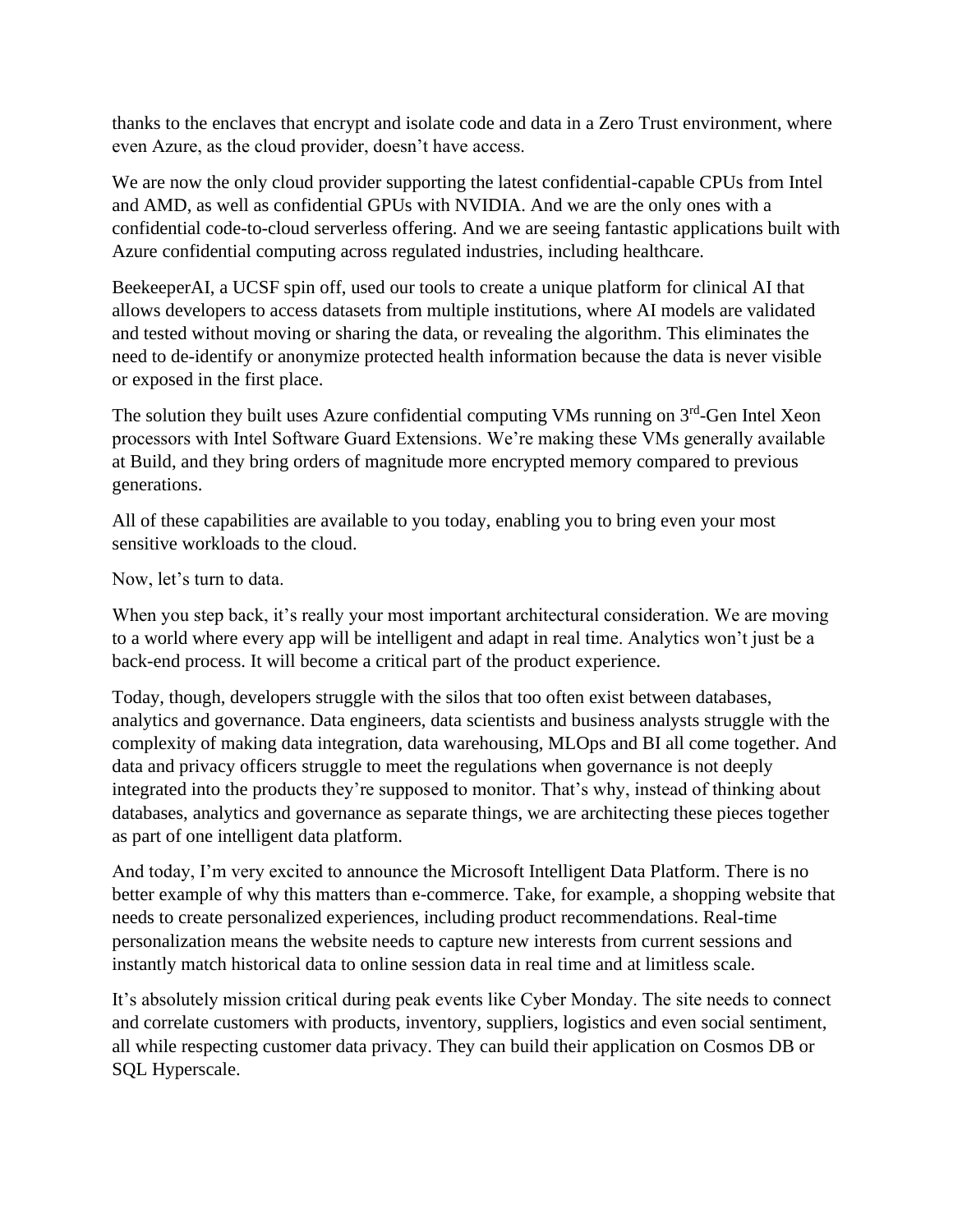With Synapse Link, all committed transactions across these databases are now available in realtime analytics in Synapse. With Azure ML, they can easily retrain models based on this real-time learning and close the loop by deploying those models back on to the application. And, with Power BI, insights can be shared across the company. All of this can happen within just a few seconds, so the website can offer the right product to the right customer at the right time.

And, of course, your service has to ensure it's compliant with GDPR and other privacy regulations. And that's why we have deeply integrated all of our data services with Microsoft Purview, enforcing governance across all these data assets wherever they reside. This is about bringing together all of our data products into one architectural fabric so you, as developers, can shift your focus to your creativity, to what you can uniquely do instead of spending time integrating data services and governance.

I just talked about writing cloud-native apps and how they can be powered by this rich data fabric. The other thing I want to talk about is how apps can be infused with intelligence using AI to both improve existing scenarios and introduce new, more ambitious ones.

We are seeing a paradigm shift of large AI models becoming powerful platforms themselves. In Azure, we have built the most powerful AI supercomputer in the world, and we've used it to train these large, state-of-the-art AI models. We've trained Turing for rich language understanding, Z-Code for translation across hundreds of languages, and Florence for breakthrough visual recognition. And our partner, OpenAI, has trained the GPT family of models for humanlike language generation, DALL-E for realistic image generation and editing, and Codex for code generation in a more than dozen programing languages.

But it's not enough to talk about these models. It's all about applying them because the real power for all of you comes when you can build upon and embed them in your applications. That's why we are building models as platforms in Azure, so you can apply these advances to any use case.

In fact, we ourselves are doing this today across our product line. Nuance's DAX solution is applying the latest advances in AI to document patient encounters at the point of care, reducing the burden on physicians. Dynamics 365 automatically summarizes customer conversation into succinct summaries and allows the customer service agent to pass them off to relevant subject matter experts.

These same capabilities are also coming to Microsoft Teams to help reduce meeting overload. And with our Azure Cognitive Services, you can embed these capabilities in your own applications. We are announcing updates this week at Build, including summarization for documents and conversations.

We're also seeing customers in many industries use our Azure OpenAI service to do transformative things. CarMax, for example, has used the Azure OpenAI service to generate new marketing content based on thousands of customer reviews that would have otherwise taken someone years to summarize.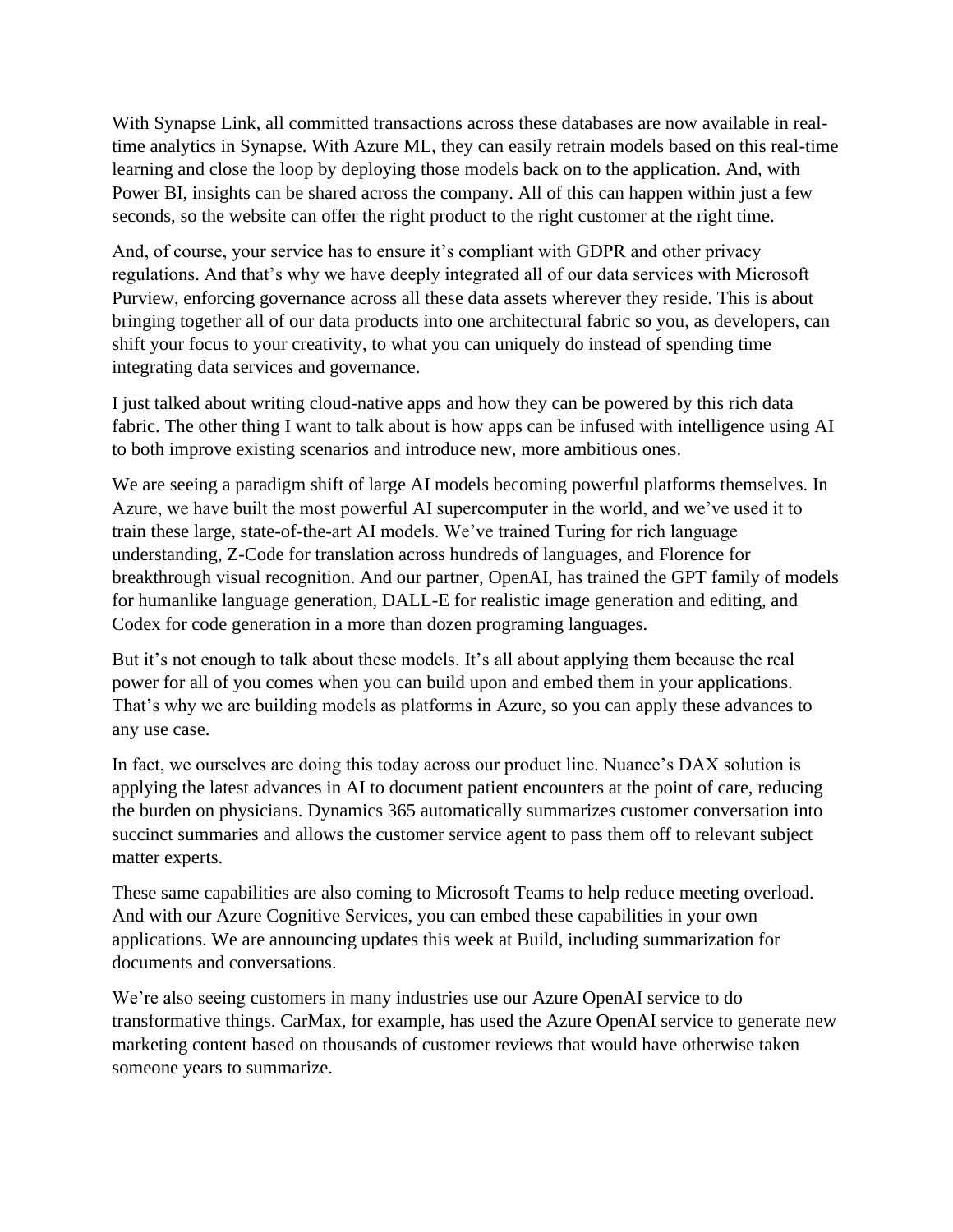Similarly, inspired by GitHub Copilot, we envision a world where everyone, no matter their profession, can have a Copilot for everything they do. In fact, we are working with Autodesk to fine-tune the Azure OpenAI Codex model to add such an interface to 3D workflows in Maya. With simple natural language commands, creators will be able to add objects in space and modify them in a scene, change the color and attributes of assets without having to navigate a series of menus, and group, duplicate, position objects in relation to each other.

With these actions alone, they have cut what would have been several layers of deep menu commands down to simple, natural sentences. And we're just beginning to explore what is possible in this new realm of human-machine interface and no-code development.

We just talked about the progress we're making with our AI supercomputer, but if there's one thing that I believe that will surpass the AI supercomputer, it's the supercomputing capacity that will be distributed across all the devices we carry and use throughout our lives.

In the last two years, we have created 50 times more GPU compute on Windows compared to the biggest AI supercomputer. And with the advent of NPUs, this will only grow. We're entering a world where every Windows computer will draw on the combined power of CPUs, GPUs, NPUs and even a new core processor: Azure Compute. In this hybrid, cloud-to-edge world, you will be able to do large-scale training in the cloud and do inferencing at the edge, and have the fabric work as one. We are very excited about how it will enable both us, as well as our partners like Adobe, to create a whole new class of experiences in their applications.

We also want you to build cloud-native applications with these rich AI models where they can offload for local inference wherever NPUs are available. Whether that's Android, iOS or Windows, you should be able to optimize for the device and the local capability you have. It's why we've built a powerful, cross-platform development pattern for building AI experiences that span the cloud in the edge. This pattern allows you to make late-binding runtime decisions on whether to run inferencing on Azure or the local client. It can also dynamically shift the load between client and cloud. We are calling it the Hybrid Loop.

We are bringing this to you as a cross-platform capability through the Onnx Runtime and Azure ML, along with an AI toolchain to make heterogeneous targeting easy. And to bring this to life, we're also announcing Project Volterra. It's a Windows Dev Kit with an ARM CPU and NPU, and it includes native ARM64 Visual Studio and .NET support to provide the same fast, familiar and highly productive experience that you're used to. Let's take a look.

## (Video segment.)

**SATYA NADELLA:** Project Volterra will be available later this year, and you can get started today by building on our cloud and taking advantage of all these fantastic AI tooling and services. And it's just the beginning of what will be possible.

Now let's talk about low code, no-code.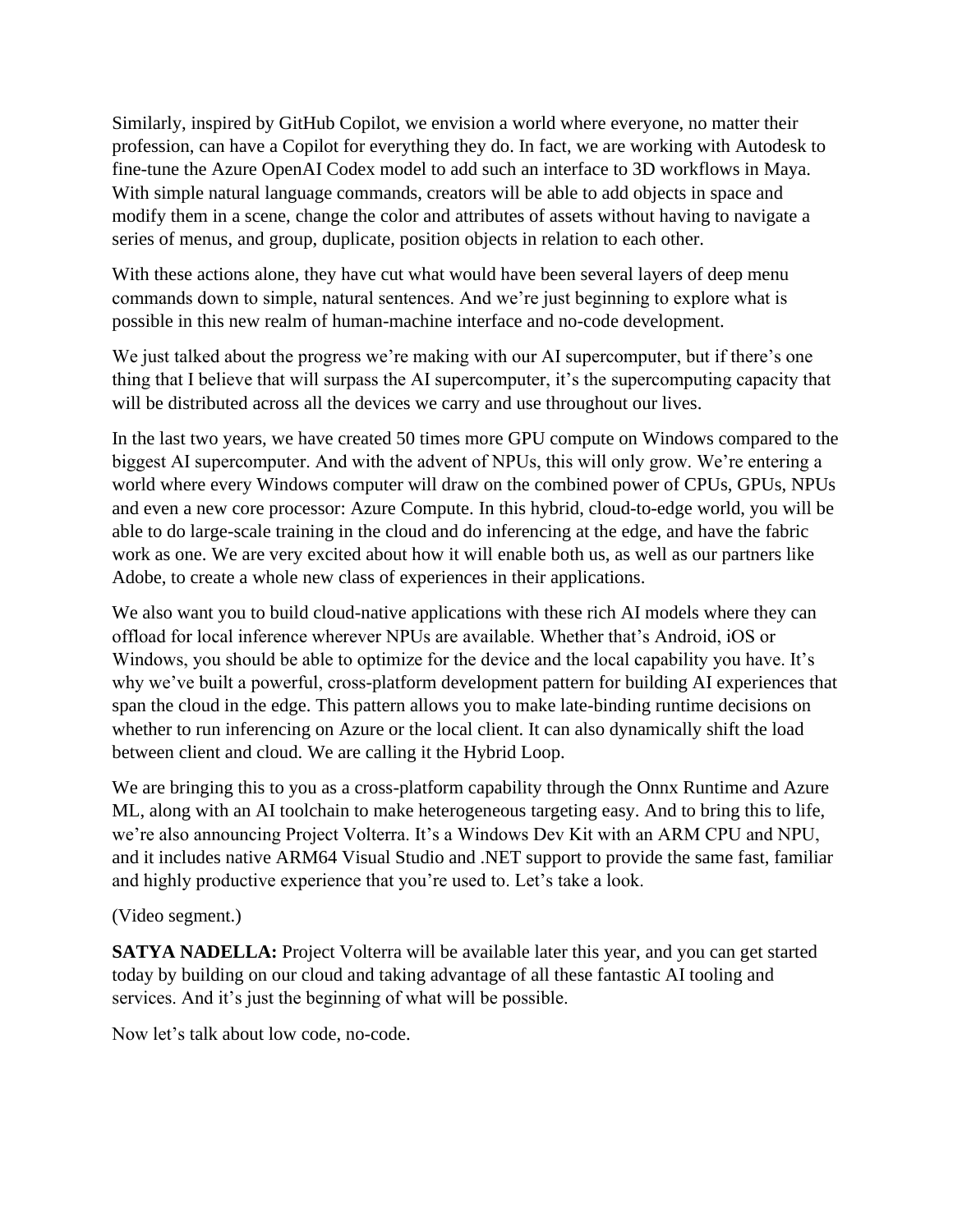In a digital-first company, the developer workflow influences how the entire company works. Fusion teams of pro developers and domain experts integrate across all functions and disciplines, enabling closer collaboration. And we're continuing to innovate to make this even easier for you.

Today, we're announcing Express design in Power Apps. You can upload a PDF or a PowerPoint or even a hand-drawn sketch, as you can see here, and Express design will convert it into an app within seconds. It's pretty fantastic.

This includes a complete UI that's built from your design with a back-end data schema. It's easy to check and modify all of the created components. You can further modify any part of the app to match your own design. And if you want to add more screens, you can simply repeat the process until your app is completed.

For example, the interaction designer who is using Figma every day can build a prototype in Figma, upload the design into Power Apps and have a working app in seconds, leaving developers to focus on data and backend logic. And, by the way, this is all built on large AI models that I just talked about.

And we're not stopping there. Today, I'm very excited to announce Power Pages, which enables anyone to build modern, secure and responsive business websites fast. Power Pages offers a wide set of design, development and security options, along with simple authoring and advanced admin options.

We've already seen people use Power Pages to do meaningful and much needed work. In Portugal, Edgar Simões wanted to encourage the public to donate goods to help an influx of refugees. He used Power Pages to host and build his app, allowing him to launch a site with no HTML or web skills. He went from idea to impact in just days. Let's take a look.

(Video segment.)

**SATYA NADELLA:** Thanks, Edgar, for your commitment. And thank you, Nataliya, for all you're doing as well.

Now, let's talk about the future of work and how we're making apps more contextual and people-centric, so you can build a new class of collaborative applications.

It starts with Microsoft Graph, which underlies Microsoft 365 and makes available to you information about people, their relationships and all of their artifacts. Today, we are seeing developers around the world enriching their apps with Microsoft Graph. In fact, more than half of the Microsoft 365 tenants are using custom-built and third-party apps powered by the Graph. With Graph connectors, ISVs can extend their applications and have them be discovered as part of the user's everyday tasks, whether they are writing an email, meeting on Teams, or doing a search.

For example, data from an app can appear directly in an organization's search results, as you can see in the experience Figma is building here. You can compose email and at-mention files from these apps in-line, and you can access them in a Teams chat, too.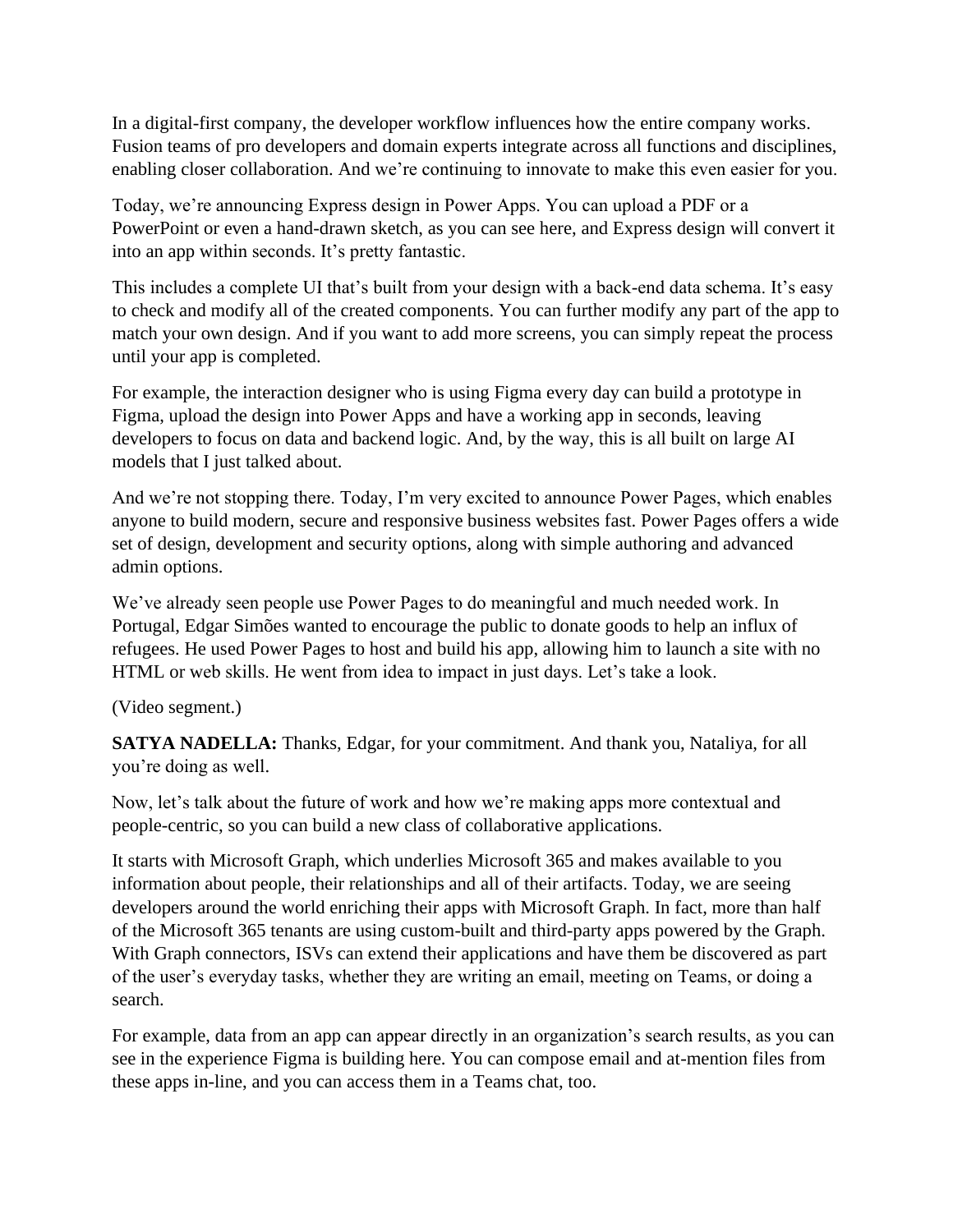And another way you can create interactive experiences is by building live, actionable Loop components using adaptive cards, like partner Zoho has done. Your users can make decisions and take action, like updating the status of a ticket, right in the flow of work and updates are always live, like this one, across Outlook, Teams and Zoho.

When you combine the Microsoft Graph with Microsoft Teams, you combine the data that describes how people work together with the place they work together. It's incredibly powerful, and developers are extending their apps into Teams and embedding Teams in their apps. In fact, monthly usage of third-party apps and custom-built solutions on Teams has grown 10X over the last two years. And more and more ISVs are generating millions in revenue from customers using apps built on Teams. Adobe, for example, is integrating Sign with Teams, enabling users to share documents and sign them during Teams meetings from anywhere on any device.

At Build, we're introducing new capabilities to help you design rich, collaborative experiences. One of the updates I'm most excited about is Live Share Experience for apps in Teams meetings. We've offered real-time, collaborative software development capabilities for some time now in Visual Studio Live Share. And now, we're bringing real-time collaborative meeting capabilities to Teams with Live Share Experience.

Working on apps in meetings should be multi-player. With Live Share, your apps can go beyond passive sharing so your end users can actively co-watch, co-create, co-edit content together, making live meetings truly interactive.

Our partners are reimagining meetings with Live Share. One example is Hexagon. Hexagon builds manufacturing solutions for engineering teams and is using these capabilities to reinvent how collaborative engineering reviews are done. With Live Share, Hexagon brings engineers as well as simulation and quality experts together in real-time. They can highlight, annotate, edit 3D models and simulations. This connects traditionally siloed phases of product development together right within Teams.

And Skillsoft is using Live Share to deliver interactive training on Teams. With synchronized video annotations and instructor controls, Skillsoft is creating new ways for people to learn together. All of these capabilities will be available to you with Teams SDKs.

Finally, let's talk about the metaverse.

In the last two years, we have seen how immersive experiences in gaming can help create community and connection. And we've also seen the proliferation of HoloLens scenarios across industries, transforming everything from telehealth, to remote maintenance, to collaborative design and training. We are building out a diverse set of platform capabilities to help you build even richer applications that transcend both business and consumer scenarios and extend across all device platforms.

Our approach starts, in fact, with Teams. With Front Row in Teams Rooms, we are bringing people face-to-face, placing remote attendees at eye level like they are in the same room. We are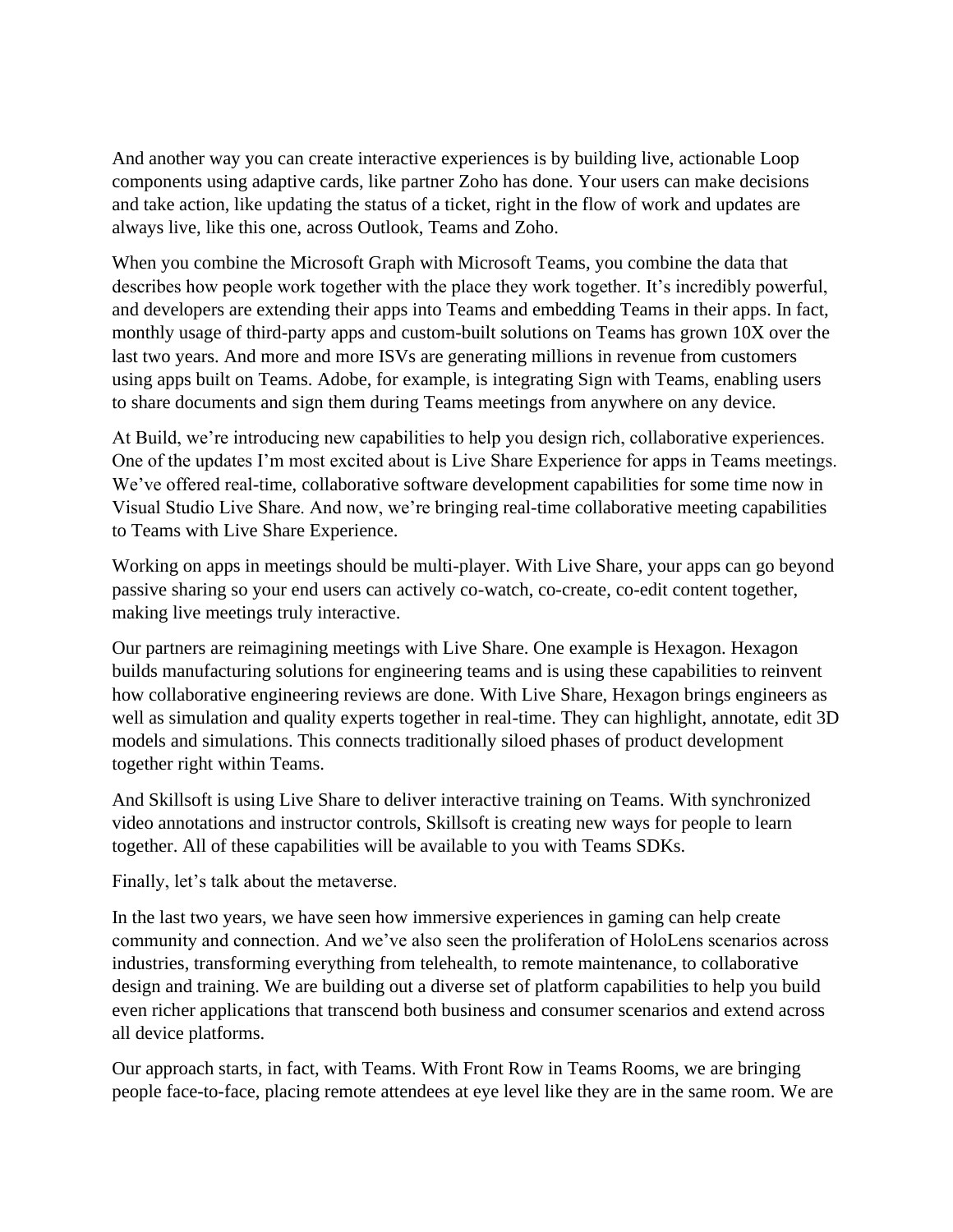including hardware like intelligent cameras in meeting rooms for more natural, personal and inclusive connections. And with the latest AI and Teams Rooms experiences, we're dissolving the walls between digital and physical participation so people can present a PowerPoint together as though they were in the same location, even when they're apart.

Presence is the ultimate killer application. When you and I can remotely join the same meeting, but feel like we are in the same room to create and collaborate together, that's finally within reach.

I've been using Mesh for Teams internally, and I'm very excited. With personal expressive avatars, my digital twin looks and interacts like me. It represents me the way I want to be seen, even when I don't have my camera on. I can interact with all of the artifacts in the meeting. Think about what that unlocks with product design as an example! Or, I can drop into a persistent immersive space for more serendipitous meet ups. Think of this as the office watercooler. And we'll have more to share as we open up these experiences in the coming months.

And we're building Mesh as a platform service in Azure to enable you to build your own immersive worlds. You can build your metaverse experiences on Mesh that are accessible from anywhere on any device, whether it's HoloLens, VR headsets, phones, tablets or PCs. And we are taking this approach to ensure that developers are not bound to any one device platform.

Take, for example, the experience WEF is showing at Davos this week. In partnership with Accenture, the experience they've built on Mesh educates people on their 1 Trillion Trees initiative to unite and promote reforestation efforts worldwide.

The same paradigm shifts – the digitization of people, places and things and their interactions – are also happening in the industrial metaverse. We are helping companies optimize their operations and automate, simulate and predict every business function and process, using IoT, Digital Twins, Mesh and the HoloLens platform.

And we see this in action today across every industry, from A-B InBev, which is using our metaverse stack to track every bottle, from the wheat field through manufacturing to distribution, to Novo Nordisk, which is using mixed reality to optimize its pharmaceutical production while meeting regulatory requirements, and Marks & Spencer, which is using the data generated by every surface, screen and scanner in their stores to track store performance and customer experience in real time.

Kawasaki Heavy Industries, as the world's leading robotics company, is using our platform to create an industrial metaverse solution that brings their distributed workforce together with their network of connected equipment. Let's go to Kobe, Japan, and take a look.

(Video segment.)

**SATYA NADELLA:** It's so great to see what Kawasaki's doing and how they're using the metaverse to build the factory of the future.